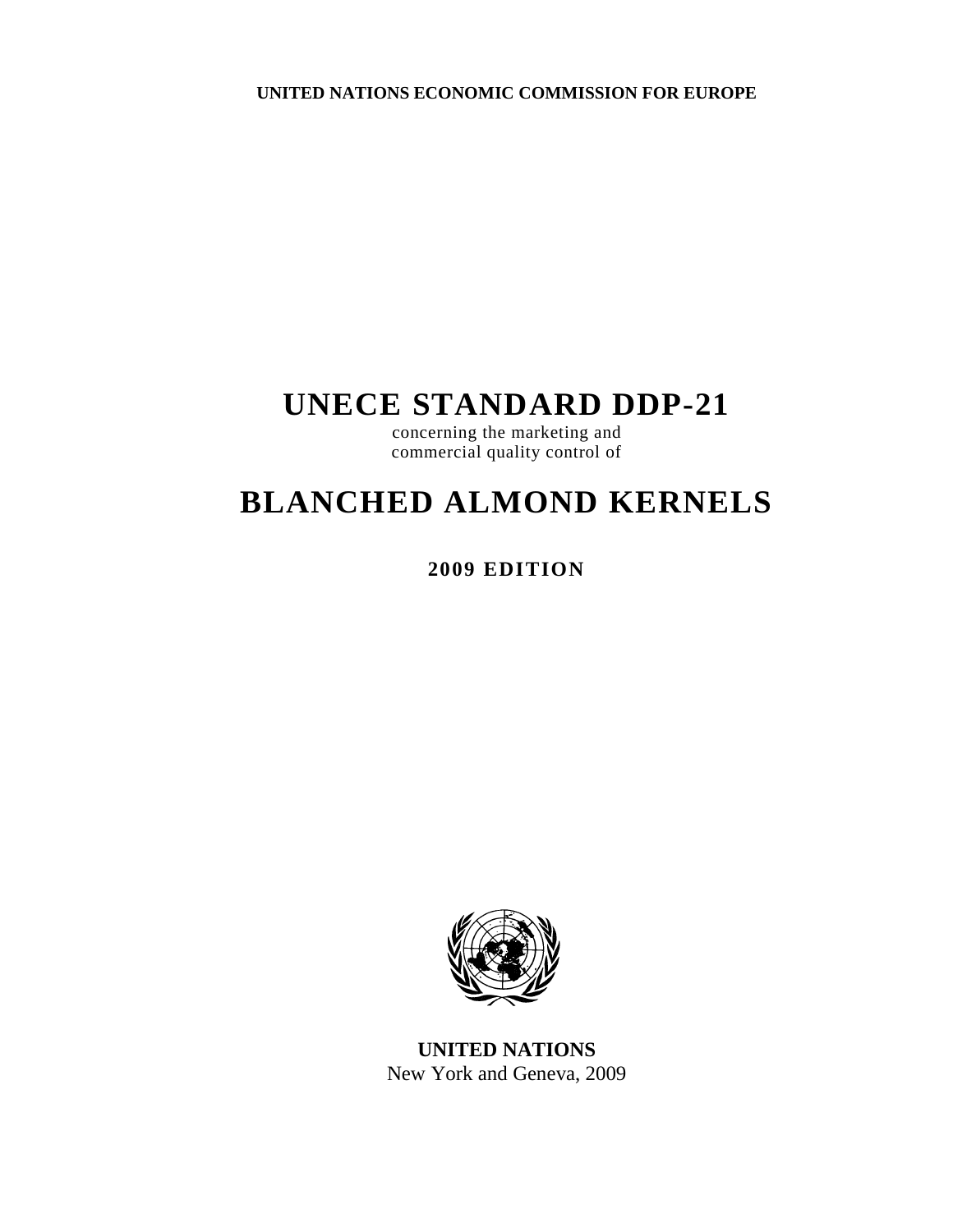#### **NOTE**

#### **Working Party on Agricultural Quality Standards**

The commercial quality standards developed by the UNECE Working Party on Agricultural Quality Standards help facilitate international trade, encourage high-quality production, improve profitability and protect consumer interests. UNECE standards are used by Governments, producers, traders, importers and exporters, and other international organizations. They cover a wide range of agricultural products, including fresh fruit and vegetables, dry and dried produce, seed potatoes, meat, cut flowers, eggs and egg products.

Any member of the United Nations can participate, on an equal footing, in the activities of the Working Party. For more information on agricultural standards, please visit our website <www.unece.org/trade/agr>.

The present revised Standard for Blanched almond kernels is based on document ECE/TRADE/C/WP.7/2009/20, reviewed and adopted by the Working Party at its sixty-fifth session.

The designations employed and the presentation of the material in this publication do not imply the expression of any opinion whatsoever on the part of the United Nations Secretariat concerning the legal status of any country, territory, city or area or of its authorities, or concerning the delimitation of its frontiers or boundaries. Mention of company names or commercial products does not imply endorsement by the United Nations.

All material may be freely quoted or reprinted, but acknowledgement is requested.

Please contact the following address with any comments or enquiries:

Agricultural Standards Unit Trade and Timber Division United Nations Economic Commission for Europe Palais des Nations Geneva 10, CH-1211, Switzerland e-mail: agristandards@unece.org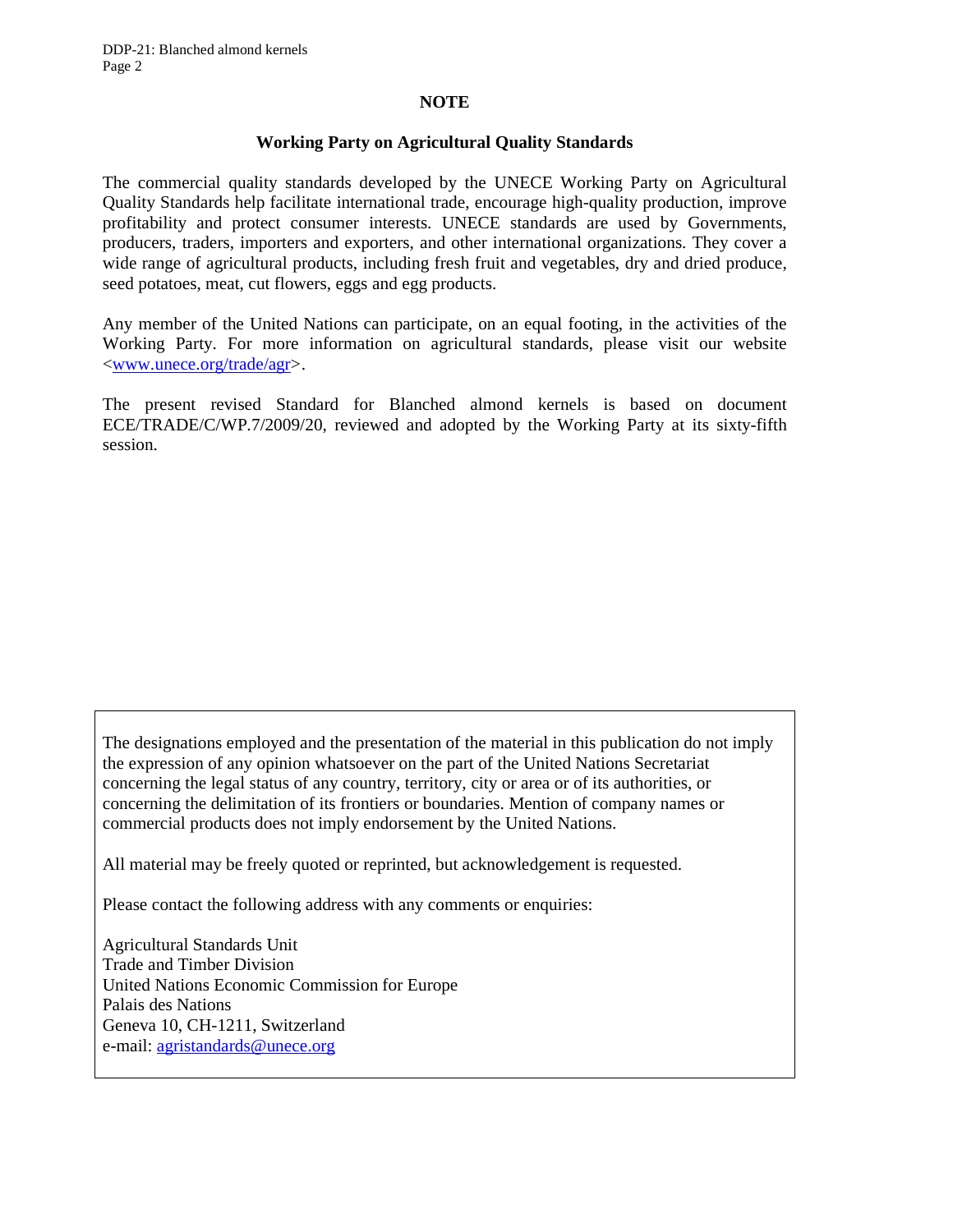DDP-21: Blanched almond kernels Page 3

#### **UNECE STANDARD DDP-21**

concerning the marketing and commercial quality control of

#### **BLANCHED ALMOND KERNELS**

## **I. DEFINITION OF PRODUCE**

This standard applies to whole sweet blanched almond kernels of varieties (cultivars) grown from *Prunus amygdalus* Batsch, syn. *Prunus dulcis* (Mill.) D.A. Webb, from which the tegument or skin of the kernel (episperm) has been removed, intended for direct consumption or for food when intended to be mixed with other products for direct consumption without further processing.

This standard does not apply to blanched almond kernels that are processed by salting, sugaring, flavouring, or roasting or for industrial processing, nor to bitter blanched almond kernels marketed under this denomination.

# **II. PROVISIONS CONCERNING QUALITY**

The purpose of the standard is to define the quality requirements of blanched almond kernels at the export control stage, after preparation and packaging.

However, if applied at stages following export, the holder shall be responsible for observing the requirements of the standard. The holder/seller of products not in conformity with this standard may not display such products or offer them for sale, or deliver or market them in any other manner.

### **A. Minimum requirements** <sup>1</sup>

 $\overline{a}$ 

In all classes, subject to the special provisions for each class and the tolerances allowed, the blanched almond kernels must display the following characteristics:

- intact; however, slight superficial damage is not considered as a defect
- sound; produce affected by rotting or deterioration such as to make it unfit for human consumption is excluded
- clean; practically free of any visible foreign matter
- free of adhering skin exceeding an aggregated area of 6 mm in diameter

<sup>1</sup> Definitions of terms and defects are listed in annex III of the Standard Layout – Recommended terms and definition of defects for standards of dry (Inshell Nuts and Nut Kernels) and dried produce <http://www.unece.org/trade/agr/standard/dry/StandardLayout/StandardLayoutDDP\_e.pdf>.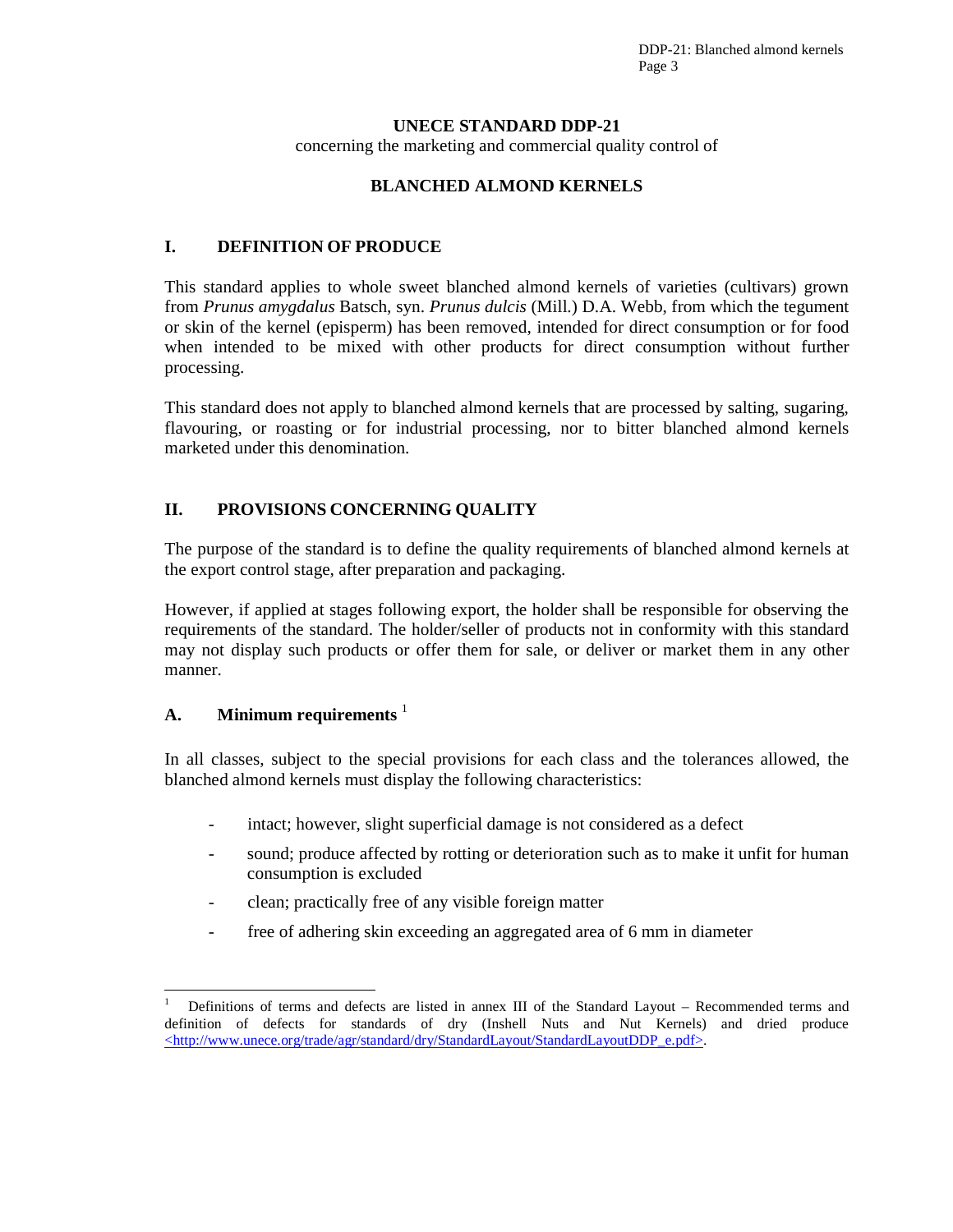- sufficiently developed. Shrunken and shrivelled kernels which are extremely flat and wrinkled, or with dehydrated, dried out or tough portions affecting more than 25 per cent of the kernel, are to be excluded
- free from blemishes, areas of discoloration or spread stains in pronounced contrast with the rest of the kernel affecting in aggregate more than 10 per cent of the surface of the kernel
- well formed (see specific tolerances for twins or doubles)
- free from mould filaments visible to the naked eye
- free from living pests, whatever their stage of development
- free from damage caused by pests, including the presence of dead insects and/or mites, their debris or excreta
- free of abnormal external moisture
- free of foreign smell and/or taste
- free from rancidity
- free from gum (resinous substance) exceeding an aggregate area of 6 mm in diameter
- free from brown (slightly depressed brown spots caused by the stings of insects such as the box elder bug (*Leptocoris trivittatus Say*), exceeding an aggregate area of 3 mm in diameter.

The condition of the blanched almond kernels must be such as to enable them:

- to withstand transportation and handling
- to arrive in satisfactory condition at the place of destination.

# **B. Moisture content** <sup>2</sup>

The blanched almond kernels shall have a moisture content not exceeding 6.5 per cent.

#### **C. Classification**

In accordance with the defects allowed in section "IV. Provisions concerning tolerances", blanched almond kernels are classified into the following classes:

"Extra" Class, Class I, Class II

The defects allowed must not affect the general appearance of the produce as regards quality, keeping quality and presentation in the package.

 $\frac{1}{2}$  The moisture content is determined by one of the methods given in annex II of the Standard Layout – Determination of the moisture content for dry produce

<sup>&</sup>lt;http://www.unece.org/trade/agr/standard/dry/StandardLayout/StandardLayoutDDP\_e.pdf>. The laboratory reference method shall be used in cases of dispute.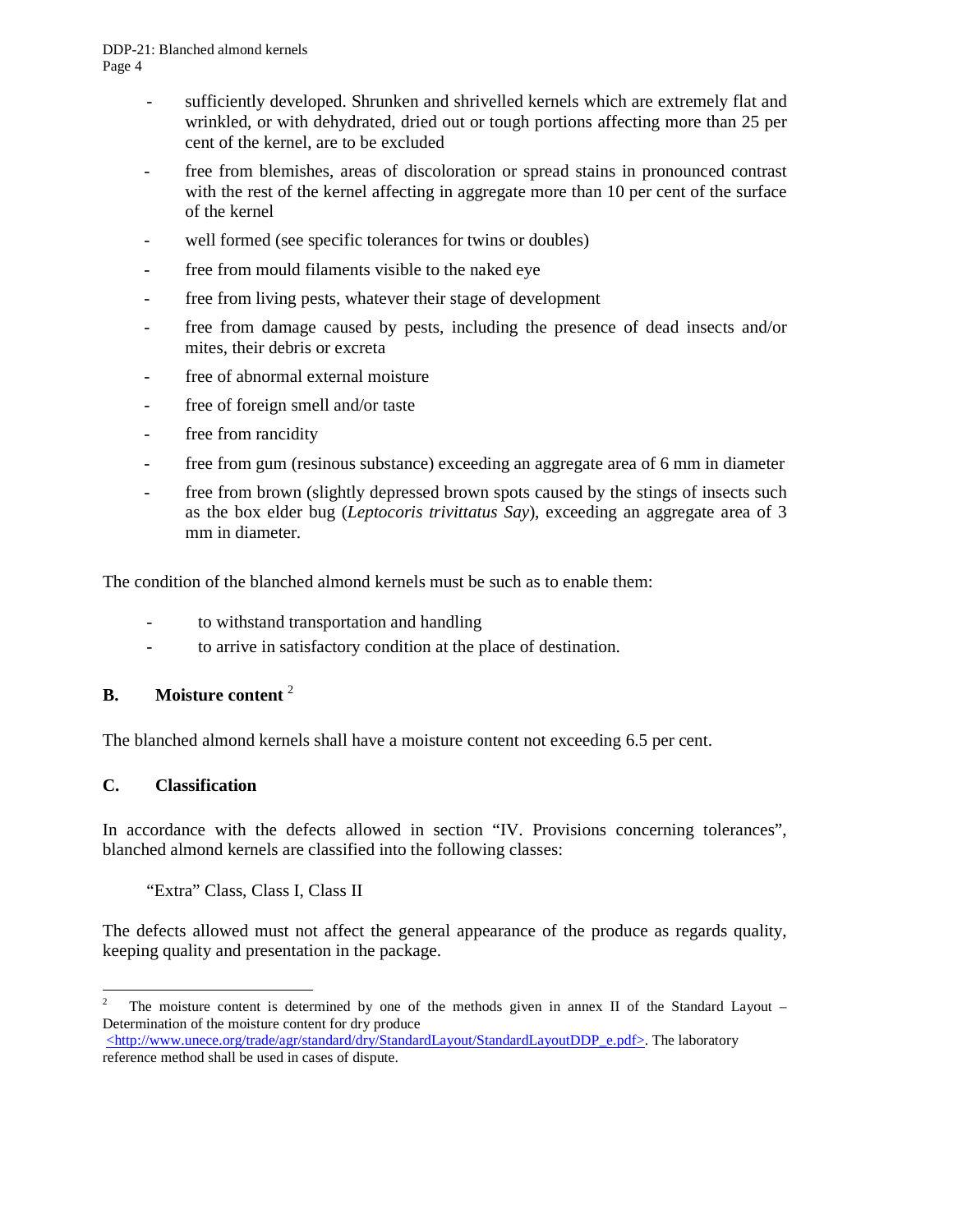#### **III. PROVISIONS CONCERNING SIZING**

Sizing of blanched almond kernels is optional.

When sized, size is determined by one of the following:

- Screening, are determined by the minimum diameter of the equatorial section of the blanched almond kernel, by means of round-holed or elongated-holed screens.
- Count, are determined by the number of the blanched almond kernels per 100 grams or per ounce (28.3495 g).

(i) Sizing is expressed by an interval defined by a minimum and maximum size in millimetres, which must not exceed 2 mm of difference. When a range in count is specified, the blanched almond kernels shall be  $\text{fairly}^3$  uniform in size, and the average count shall be within the range specified.

(ii) Screening is expressed by a reference to a minimum size, in millimetres, followed by the words "and plus" or other equivalent wording, or by a reference to a maximum number of kernels per 100 grams or per ounce, followed by the words "and less" or other equivalent wording.

# **IV. PROVISIONS CONCERNING TOLERANCES**

Tolerances in respect of quality and size shall be allowed in each lot for produce not satisfying the minimum requirements of the class indicated.

#### **A. Quality tolerances**

 $\overline{a}$ 

|                                                    | <b>Tolerances allowed</b> |                          |                 |
|----------------------------------------------------|---------------------------|--------------------------|-----------------|
| Defects allowed                                    | Percentage of defective   |                          | blanched        |
|                                                    | almond kernels by weight  |                          |                 |
|                                                    | Extra                     | <b>Class I</b>           | <b>Class II</b> |
| (a) Tolerances for blanched almond kernels not     |                           |                          |                 |
| satisfying the minimum requirements,               | 5                         | 10                       | 15              |
| Of which no more than                              |                           |                          |                 |
| Not sufficiently developed, shrunken and<br>$\sim$ | 0.5                       | 1.5                      | 3               |
| shrivelled                                         |                           |                          |                 |
| Mouldy                                             | 0.5                       | 0.5                      |                 |
| Rancid or damaged by pests, rotting or<br>$\sim$   | 3                         | 5                        | 10              |
| deterioration                                      |                           |                          |                 |
| Gum, brown spot, blemishes and                     | 3                         | $\overline{\phantom{0}}$ | 10              |
| discoloration                                      |                           |                          |                 |

<sup>3</sup> Fairly uniform in size means that, in a representative sample, the weight of 10 per cent, by count, of the largest whole kernels shall not exceed 1.7 times the weight of the 10 per cent, by count, of the smallest whole kernels.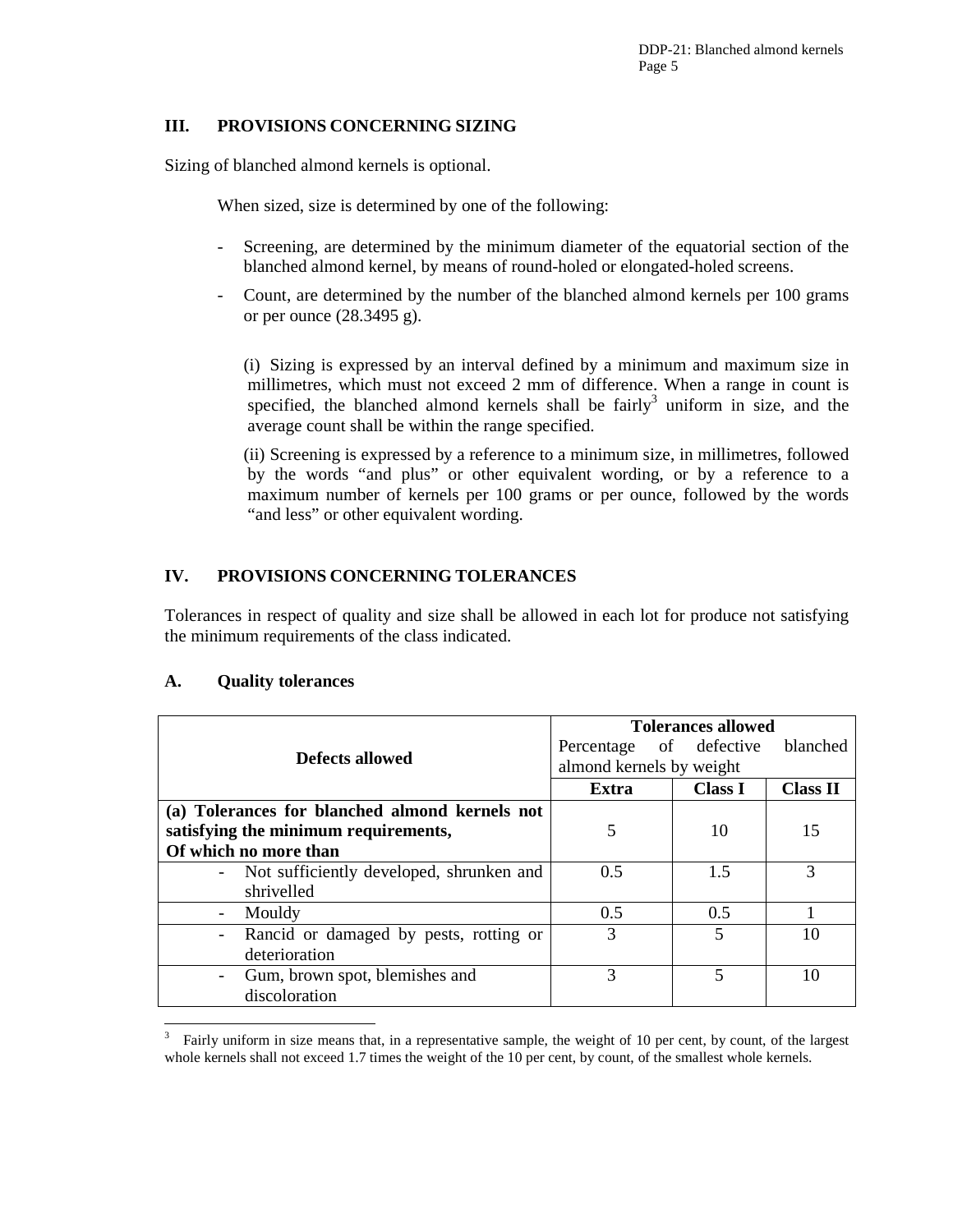| <b>Defects allowed</b>                               | <b>Tolerances allowed</b> |                |                  |
|------------------------------------------------------|---------------------------|----------------|------------------|
|                                                      | of<br>Percentage          | defective      | blanched         |
|                                                      | almond kernels by weight  |                |                  |
|                                                      | Extra                     | <b>Class I</b> | <b>Class II</b>  |
| Bitter almonds (by count or by weight)               |                           | 3              | 4                |
| Split, broken and halves <sup>4</sup>                | 5                         | 7              | 10               |
| Pieces $5$                                           | $\overline{2}$            | 3              | 5                |
| Living pests                                         | $\overline{0}$            | $\overline{0}$ | $\boldsymbol{0}$ |
| (b) Size tolerances                                  |                           |                |                  |
| For produce not conforming to the size               | 20                        | 20             | 20               |
| indicated, if sized                                  |                           |                |                  |
| (c) Tolerances for other defects                     |                           |                |                  |
| Heat damage                                          | 3                         | 6              | 10               |
| Foreign matter including loose shells,               | 0.10                      | 0.15           | 0.20             |
| shell fragments, fragments of hull, dust             |                           |                |                  |
| (by weight)                                          |                           |                |                  |
| Blanched almonds belonging to other                  | 10                        | 10             | 20               |
| varieties and/or commercial types than               |                           |                |                  |
| that indicated on the package                        |                           |                |                  |
| Chipped and scratched <sup>6</sup><br>$\blacksquare$ | 5                         | 10             | 15               |
| Kernels with residues of adhering skin               | $\overline{2}$            | 3              | 6                |
| Doubles or twins                                     | 5                         | 15             | 20               |

## **V. PROVISIONS CONCERNING PRESENTATION**

#### **A. Uniformity**

The contents of each package must be uniform and contain only blanched almond kernels of the same origin, quality, size (if sized) and variety or commercial type (if indicated).

The visible part of the contents of the package must be representative of its entire contents.

<sup>-&</sup>lt;br>4 Split or broken kernels are mechanically damaged kernels from which more than one quarter of the kernel is missing. A half is a longitudinally split almond kernel of which the two halves (cotyledons) are separated.

<sup>&</sup>lt;sup>5</sup> Pieces are small fragments of blanched almond kernels which pass through a 10 mm round meshed sieve.

<sup>&</sup>lt;sup>6</sup> Chipped is a mechanically damaged kernel from which less than one quarter of the kernel is missing. Scratched is a kernel with mechanical marks on its surface; it is not considered as a defect scratched areas of less, in aggregate, than the equivalent of a circle of 3 mm in diameter.

<sup>&</sup>lt;sup>7</sup> When the marking indicates "without doubles" or "without twins", these tolerances shall be reduced to 1 per cent for Extra Class and 3 per cent for Class I and Class II.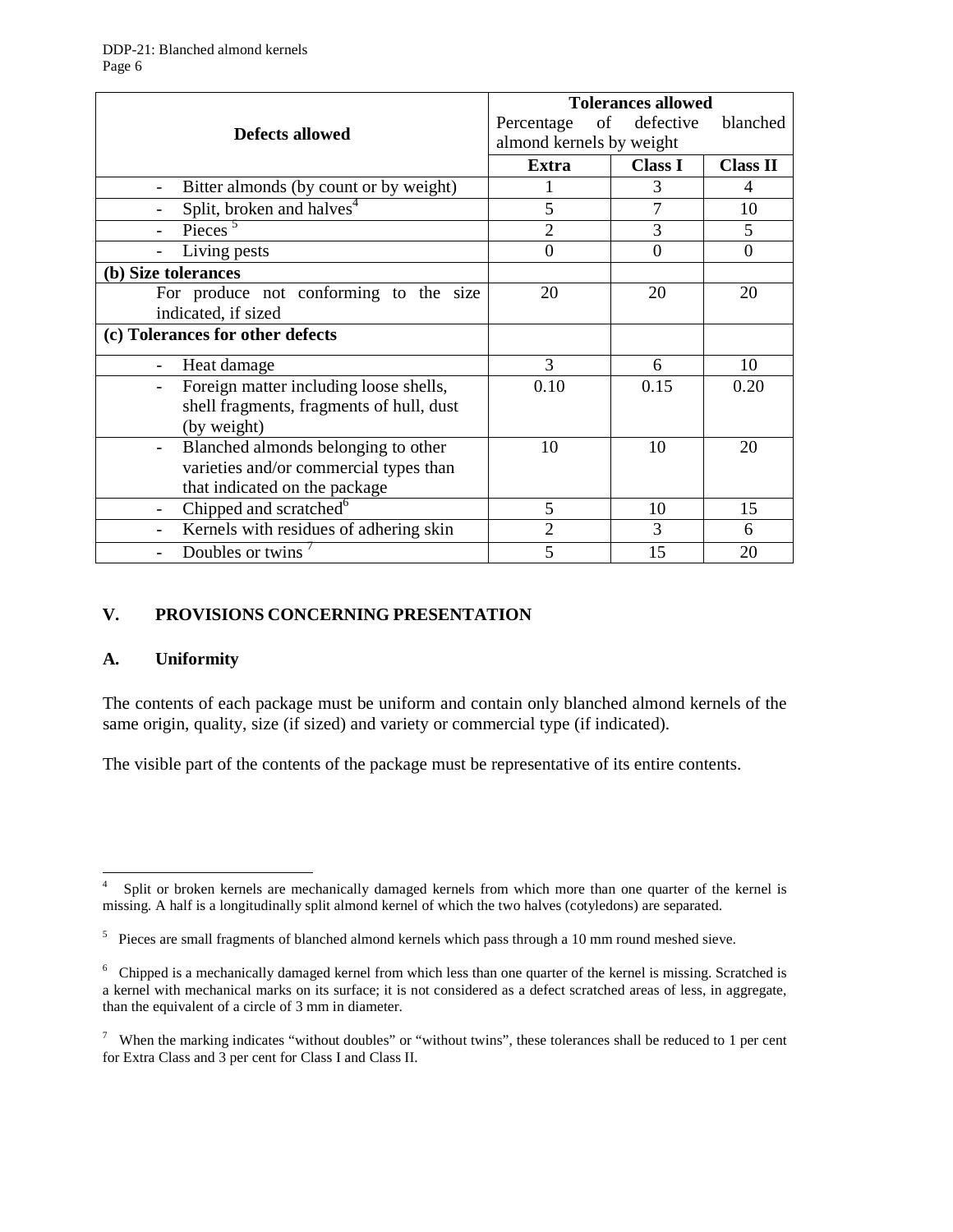## **B. Packaging**

Blanched almond kernels must be packed in such a way as to protect the produce properly.

The materials used inside the package must be clean and of a quality such as to avoid causing any external or internal damage to the produce. The use of materials, particularly of paper or stamps bearing trade specifications, is allowed, provided the printing or labelling has been done with non-toxic ink or glue.

Packages must be free of all foreign matter in accordance with the table of tolerances in section "IV. Provisions concerning tolerances".

## **C. Presentation**

Blanched almond kernels must be presented in bags or solid containers. All sales packages within each package must be of the same weight.

# **VI. PROVISIONS CONCERNING MARKING**

Each package<sup>8</sup> must bear the following particulars in letters grouped on the same side, legibly and indelibly marked and visible from the outside:

## **A. Identification**

Packer and/or Dispatcher: Name and physical address (e.g. street/city/region/postal code and, if different from the country of origin, the country) or a code mark officially recognized by the national authority<sup>9</sup>.

# **B. Nature of produce**

- "Blanched almond kernels" or "Blanched almonds"
- Name of the variety and/or commercial type (optional)
- Additional specifications ("without doubles" or "without twins", etc., when appropriate).

 $\overline{a}$ 8 Package units of produce prepacked for direct sale to the consumer shall not be subject to these marking provisions, but shall conform to national requirements. However, the markings referred to shall in any event be shown on the transport packaging containing such package units.

<sup>9</sup> The national legislation of a number of countries requires the explicit declaration of the name and address. However, in cases where a code mark is used, the reference "packer and/or dispatcher" (or equivalent abbreviations) must be indicated in close connection with the code mark, and the code mark should be preceded with the ISO 3166 alpha country code of the recognizing country, if not the country of origin.